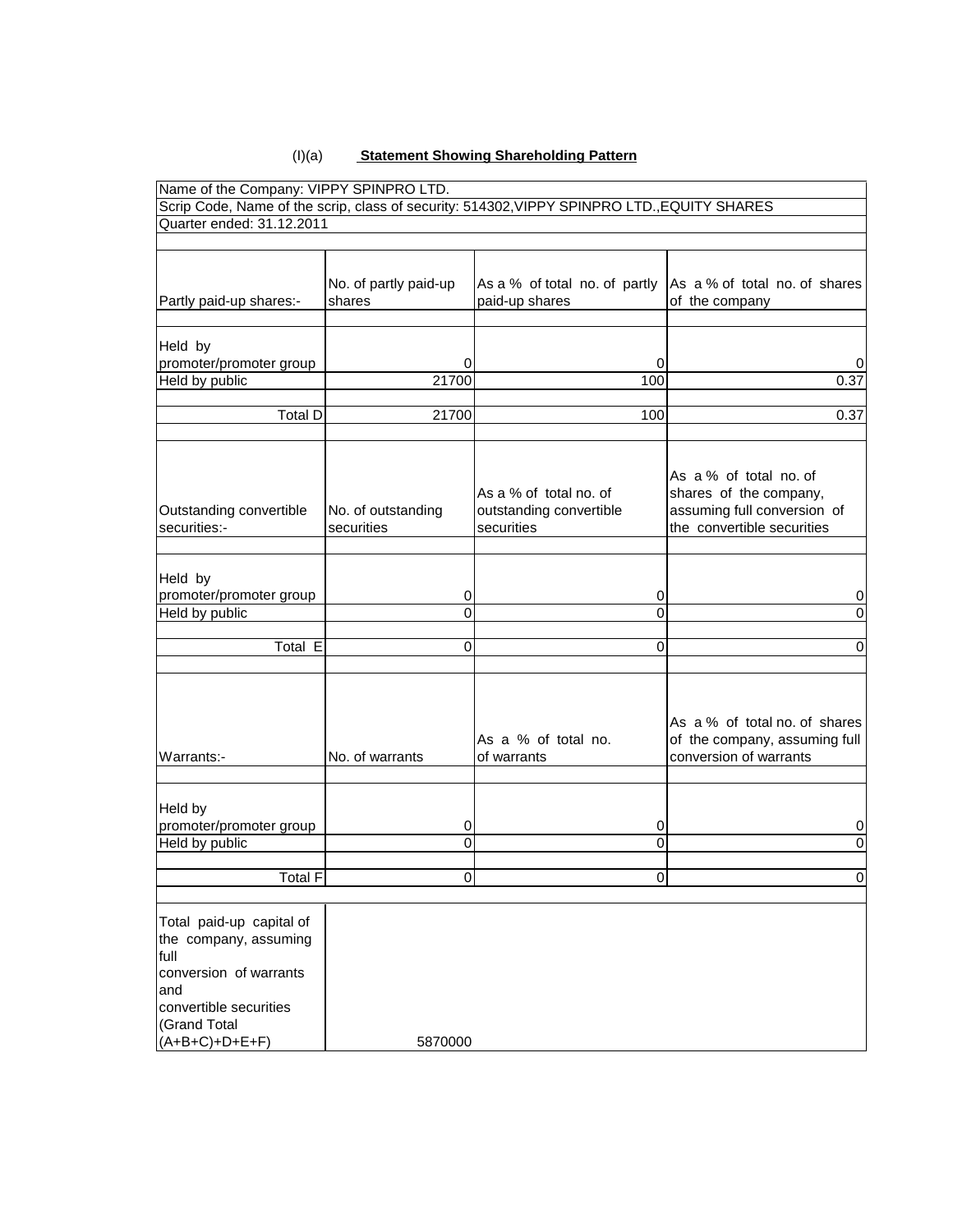| <b>Category</b> code     | <b>Category</b> of<br><b>Shareholder</b>                                                    | Number of<br><b>Shareholders</b> | <b>Total number</b><br>of shares | Number of<br>shares held in<br>dematerialize | Total shareholding as a<br>percentage of total<br>number of shares |                                    | <b>Shares Pledged or otherwise</b><br>encumbered |                          |
|--------------------------|---------------------------------------------------------------------------------------------|----------------------------------|----------------------------------|----------------------------------------------|--------------------------------------------------------------------|------------------------------------|--------------------------------------------------|--------------------------|
|                          |                                                                                             |                                  |                                  | d form                                       | As a<br>percentage<br>$of(A+B)$                                    | As a<br>percentage<br>of $(A+B+C)$ | Number of<br>shares                              | As a percentage          |
| $\mathbf{I}$             | (II)                                                                                        | (III)                            | (IV)                             | (V)                                          | (VI)                                                               | (VII)                              | (VIII)                                           | $(IX) = (VIII)/(IV)*100$ |
| (A)                      | <b>Shareholding of Promoter and</b><br><b>Promoter Group</b>                                |                                  |                                  |                                              |                                                                    |                                    |                                                  |                          |
| $\mathbf{1}$             | Indian                                                                                      |                                  |                                  |                                              |                                                                    |                                    |                                                  |                          |
| (a)                      | Individuals/ Hindu Undivided                                                                |                                  |                                  |                                              |                                                                    |                                    |                                                  |                          |
|                          | Family                                                                                      | 9                                | 2817582                          | 2817582                                      | 48.00                                                              | 48.00                              | N.A.                                             | N.A.                     |
| (b)                      | Central Government/ State<br>Government(s)                                                  |                                  |                                  |                                              | 0.00                                                               | 0.00                               | N.A.                                             | N.A.                     |
| (c)                      | <b>Bodies Corporate</b>                                                                     | -1                               | 102062                           | 102062                                       | 1.74                                                               | 1.74                               | N.A.                                             | N.A.                     |
| (d)                      | Financial Institutions/ Banks                                                               |                                  |                                  |                                              | 0.00                                                               | 0.00                               | N.A.                                             | N.A.                     |
| (e)                      | Any Others(Specify)                                                                         |                                  |                                  |                                              | 0.00                                                               | 0.00                               | N.A.                                             | N.A.                     |
|                          | Sub Total(A)(1)                                                                             | 10                               | 2919644                          | 2919644                                      | 49.74                                                              | 49.74                              | N.A.                                             | <b>N.A.</b>              |
| $\boldsymbol{2}$         | Foreign                                                                                     |                                  |                                  |                                              |                                                                    |                                    |                                                  |                          |
| (a)                      | <b>Individuals (Non-Residents</b><br>Individuals/                                           |                                  |                                  |                                              |                                                                    |                                    |                                                  |                          |
|                          | Foreign Individuals)                                                                        |                                  |                                  |                                              | $\boldsymbol{0}$                                                   | 0                                  | N.A.                                             | N.A.                     |
| (b)                      | <b>Bodies Corporate</b>                                                                     |                                  |                                  |                                              | $\mathbf{0}$                                                       | $\boldsymbol{0}$                   | $\rm N.A.$                                       | N.A.                     |
| (c)                      | Institutions                                                                                |                                  |                                  |                                              | $\mathbf{0}$                                                       | $\boldsymbol{0}$                   | N.A.                                             | N.A.                     |
| (d)                      | Any Others(Specify)                                                                         |                                  |                                  |                                              | $\boldsymbol{0}$                                                   | $\boldsymbol{0}$                   | $\rm N.A.$                                       | N.A.                     |
|                          | Sub Total $(A)(2)$                                                                          | $\bf{0}$                         | $\bf{0}$                         | $\bf{0}$                                     | $\bf{0}$                                                           | $\bf{0}$                           | N.A.                                             | <b>N.A.</b>              |
|                          | <b>Total Shareholding of Promoter</b><br>and Promoter Group (A)=                            |                                  |                                  |                                              |                                                                    |                                    |                                                  |                          |
|                          | $(A)(1)+(A)(2)$                                                                             | 10                               | 2919644                          | 2919644                                      | 49.74                                                              | 49.74                              | N.A.                                             | N.A.                     |
| (B)                      | <b>Public shareholding</b>                                                                  |                                  |                                  |                                              |                                                                    |                                    | N.A.                                             | N.A.                     |
| $\mathbf{1}$             | <b>Institutions</b>                                                                         |                                  |                                  |                                              |                                                                    |                                    |                                                  |                          |
| (a)                      | Mutual Funds/ UTI                                                                           | 3                                | 3800                             | $\boldsymbol{0}$                             | 0.06                                                               | 0.06                               |                                                  |                          |
| (b)                      | Financial Institutions Banks                                                                | $\overline{0}$                   | $\mathbf{0}$                     | $\boldsymbol{0}$                             | 0.00                                                               | 0.00                               |                                                  |                          |
| (c)                      | Central Government/ State<br>Government(s)                                                  | $\boldsymbol{0}$                 | $\boldsymbol{0}$                 | $\boldsymbol{0}$                             | 0.00                                                               | 0.00                               |                                                  |                          |
| (d)                      | Venture Capital Funds                                                                       | $\theta$                         | $\mathbf{0}$                     | $\boldsymbol{0}$                             | 0.00                                                               | 0.00                               |                                                  |                          |
| (e)                      | <b>Insurance Companies</b>                                                                  | $\overline{0}$                   | $\boldsymbol{0}$                 | $\boldsymbol{0}$                             | 0.00                                                               | 0.00                               |                                                  |                          |
| (f)                      | Foreign Institutional Investors                                                             | $\overline{0}$                   | $\mathbf{0}$                     | $\boldsymbol{0}$                             | 0.00                                                               | 0.00                               |                                                  |                          |
| (g)                      | Foreign Venture Capital Investors                                                           | $\overline{0}$                   | $\boldsymbol{0}$                 | $\boldsymbol{0}$                             | 0.00                                                               | 0.00                               |                                                  |                          |
| (h)                      | Any Other (specify)                                                                         | $\theta$                         | $\boldsymbol{0}$                 | $\boldsymbol{0}$                             | 0.00                                                               | 0.00                               |                                                  |                          |
|                          | Sub-Total (B)(1)                                                                            | $\overline{\mathbf{3}}$          | 3800                             | $\bf{0}$                                     | 0.06                                                               | 0.06                               |                                                  |                          |
| $\overline{2}$           | Non-institutions                                                                            |                                  |                                  |                                              |                                                                    |                                    |                                                  |                          |
| (a)                      | <b>Bodies Corporate</b>                                                                     | 65                               | 377571                           | 364471                                       | 6.43                                                               | 6.43                               |                                                  |                          |
| (b)                      | Individuals                                                                                 |                                  |                                  |                                              |                                                                    |                                    |                                                  |                          |
|                          | Individuals -i. Individual<br>shareholders holding nominal<br>share capital up to Rs 1 lakh |                                  |                                  |                                              |                                                                    |                                    |                                                  |                          |
| $\mathbf{i}$<br>$\rm ii$ | ii. Individual shareholders holding<br>nominal share capital in excess<br>of Rs. 1 lakh.    | 9045                             | 1882906                          | 892936                                       | 32.08                                                              | 32.08                              |                                                  |                          |
| (c)                      | Any Other (NRI & OCB)                                                                       | 13                               | 416136                           | 328336                                       | 7.09                                                               | 7.09                               |                                                  |                          |
| $(c-i)$                  | Any Other (Clearing Member)                                                                 | 417                              | 269593                           | 67993                                        | 4.59                                                               | 4.59                               |                                                  |                          |
|                          | Sub-Total $(B)(2)$                                                                          | 9543                             | 350<br>2946556                   | 350<br>1654086                               | 0.01<br>50.20                                                      | 0.01<br>50.20                      |                                                  |                          |
|                          | <b>Public Shareholding</b><br>Total<br>$(B)=(B)(1)+(B)(2)$                                  |                                  |                                  |                                              |                                                                    |                                    |                                                  |                          |
|                          |                                                                                             | 9546                             | 2950356                          | 1654086                                      | 50.26                                                              | 50.26                              |                                                  |                          |
| $\mathbf C$              | <b>TOTAL</b> $(A)+(B)$<br>Shares held by Custodians and                                     | 9556                             | 5870000                          | 4573730                                      | 100.00                                                             | 100.00                             |                                                  |                          |
|                          | against which Depository<br>Receipts have been issued                                       | $\overline{0}$                   | $\bf{0}$                         | $\boldsymbol{0}$                             | $\overline{0}$                                                     |                                    | N.A.                                             | N.A.                     |
| $\mathbf{1}$             | Promoter & Promoter Group                                                                   |                                  | $\overline{0}$                   | $\mathbf{0}$                                 | $\overline{0}$                                                     | $\mathbf{0}$                       |                                                  |                          |
| $\overline{c}$           | Public                                                                                      | $\theta$                         | $\boldsymbol{0}$                 | $\overline{0}$                               | $\mathbf{0}$                                                       | $\boldsymbol{0}$                   |                                                  |                          |
|                          | Sub-Total(C)                                                                                | $\overline{0}$                   | $\mathbf 0$                      | $\mathbf 0$                                  | $\overline{0}$                                                     | $\overline{0}$                     | $\overline{0}$                                   | 0                        |
|                          | GRAND TOTAL (A)+(B)+(C)                                                                     | 9556                             | 5870000                          | 4573730                                      | 100                                                                | 100                                | $\overline{0}$                                   | $\pmb{0}$                |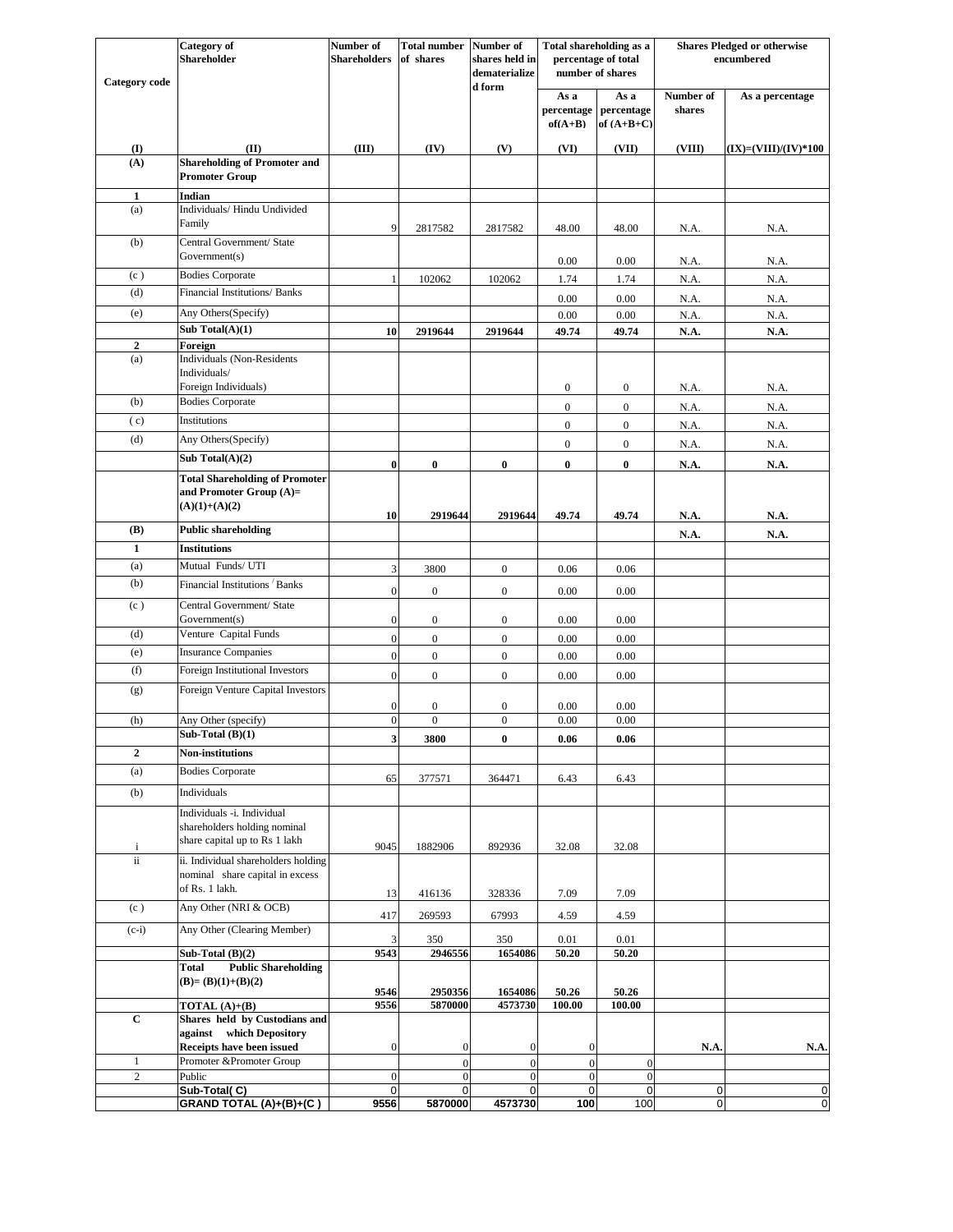| Sr. No.         | Name of the shareholder |                              | <b>Total shares held</b>                           |                      | Shares pledged or otherwise encumbered           |                                                                            |  |  |
|-----------------|-------------------------|------------------------------|----------------------------------------------------|----------------------|--------------------------------------------------|----------------------------------------------------------------------------|--|--|
| $\bf(I)$        | (II)                    | Number of<br>shares<br>(III) | As a % of grand total<br>$(A) + (B) + (C)$<br>(IV) | <b>Number</b><br>(V) | As a<br>percentage<br>$(VI)=$<br>$(V)/(III)*100$ | As a % of grand total<br>$(A)+(B)+(C)$ of sub-<br>clause $(I)(a)$<br>(VII) |  |  |
| 1               | <b>USHA MUTHA</b>       | 681768                       | 11.61                                              | N.A.                 | N.A.                                             | N.A.                                                                       |  |  |
| 2               | <b>SUNITA MUTHA</b>     | 468400                       | 7.98                                               | N.A.                 | N.A.                                             | N.A.                                                                       |  |  |
| 3               | CHANDRAKALA MUTHA       | 259550                       | 4.42                                               | N.A.                 | N.A.                                             | N.A.                                                                       |  |  |
| $\overline{4}$  | PRANEET MUTHA           | 521050                       | 8.88                                               | N.A.                 | N.A.                                             | N.A.                                                                       |  |  |
| 5               | PIYUSH MUTHA            | 521750                       | 8.89                                               | N.A.                 | N.A.                                             | N.A.                                                                       |  |  |
| 6               | SUNGEM IMPEX PVT. LTD.  | 102062                       | 1.74                                               | N.A.                 | N.A.                                             | N.A.                                                                       |  |  |
| $7\phantom{.0}$ | PRITI MUTHA             | 101496                       | 1.73                                               | N.A.                 | N.A.                                             | N.A.                                                                       |  |  |
| 8               | PIYUSH MUTHA(HUF)       | 104491                       | 1.78                                               | N.A.                 | N.A.                                             | N.A.                                                                       |  |  |
| 9               | VIMAL CHAND MUTHA(HUF)  | 93285                        | 1.59                                               | N.A.                 | N.A.                                             | N.A.                                                                       |  |  |
| 10              | RAHUL MUTHA(HUF)        | 65792                        | 1.12                                               | N.A.                 | N.A.                                             | N.A.                                                                       |  |  |
| <b>TOTAL</b>    |                         | 2919644                      | 49.74                                              | N.A.                 | N.A.                                             | N.A.                                                                       |  |  |

## **(I)(b) Statement showing Shareholding of persons belonging to the category ìPromoter and Promoter Groupî**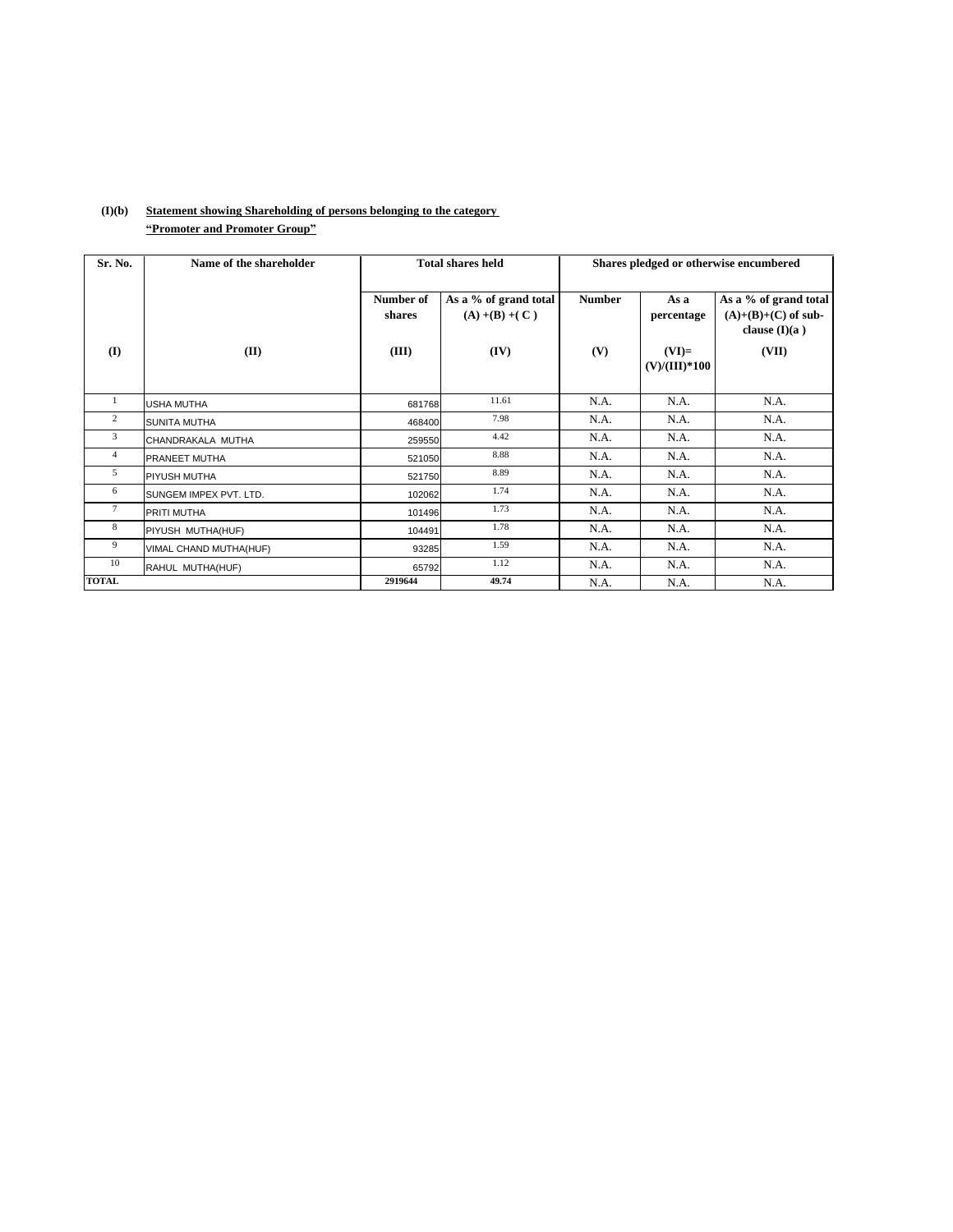# **(I)(c) Statement showing Shareholding of persons belonging to the category ìPublicî and holding more than 1% of the total number of shares**

| Sr. No.                     | Name of the shareholder      | Number of<br>shares | Shares as a percentage of total<br>number of shares {i.e., Grand Total<br>$(A)+(B)+(C)$ indicated in Statement<br>at para $(I)(a)$ above} |
|-----------------------------|------------------------------|---------------------|-------------------------------------------------------------------------------------------------------------------------------------------|
|                             | ISWASTIKA INVESTMART LIMITED | 216027              | 3.68                                                                                                                                      |
| $\mathcal{D}_{\mathcal{L}}$ | VIJAYBEN P. PARIKH           | 66027               | 1.12                                                                                                                                      |
| <b>TOTAL</b>                |                              | 282054              | 4.81                                                                                                                                      |

#### **(I)(d) Statement showing details of locked-in shares**

| Sr. No.      | Name of the shareholder | Number of | Locked-in shares as a percentage of<br>locked-in shares total number of shares {i.e., Grand<br>Total $(A)+(B)+(C)$ indicated in<br>Statement at para (I)(a) above} |
|--------------|-------------------------|-----------|--------------------------------------------------------------------------------------------------------------------------------------------------------------------|
|              | NIL                     | NIL       | <b>NIL</b>                                                                                                                                                         |
| <b>TOTAL</b> | NIL                     | NIL       | NIL                                                                                                                                                                |